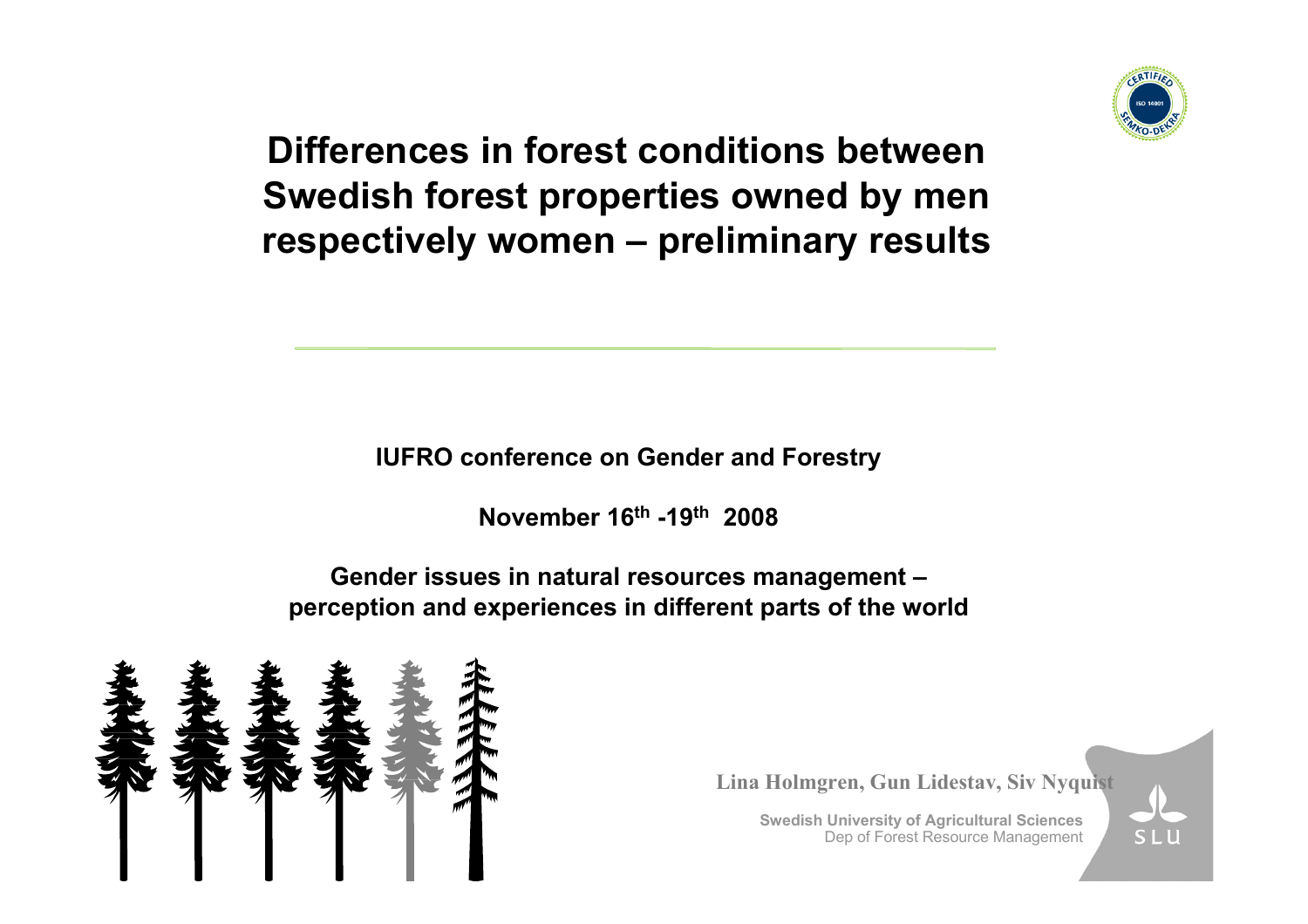## Non-industrial private forest ownership in Sweden

Of the Swedish land area of 41 million hectare 23 million is productive forestland. 51 percent of the forestland is owned by non-industrial private forest owners. Today there are about 335 000 non-industrial private forest owners whereof around 38 percent are female owners.

Previous research shows that gender has an impact on Swedish NIPF ownership considering:

#### $\blacksquare$ **Who, owns the forest**

 $\triangleright$  whether an heir has taken over the property or not; sons inherit forest properties to a larger extent than daughters

#### $\blacksquare$ **How, the forest is owned**

 $\triangleright$  whether the forest estate is singly or jointly owned; men inherit to a larger extent as a single owner

## **What, with refer ence to size of t he property**

 $\triangleright$  men owns larger properties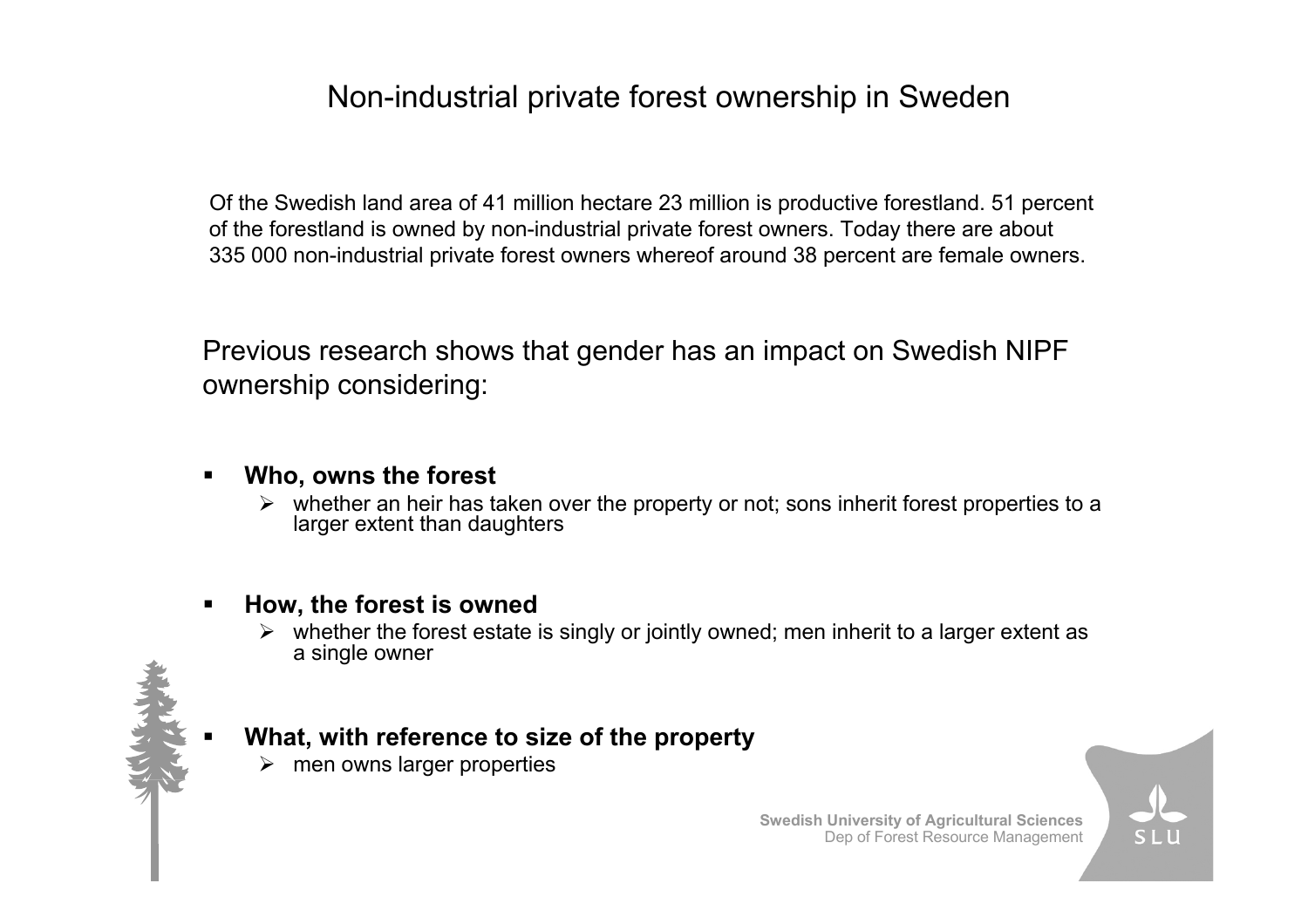## **Forestry activity on male and female owned properties**

- ¾ Particularly, research on forestr y activity (Lidestav and Ekström 2000) show that:
- $\triangleright$  Female forest owners were less inclined to carry out final felling, thinning and other cuttings i.e. male owners reported a higher occurrence of forestry activity during 1 year than did female owners.
- ¾ Results regarding harvested volumes in final felling, thinnings and other cuttings (in total or per ha) did not expose any significant differences in harvesting management strategies between male and female owners.
- $\blacktriangleright$  $\triangleright$  Indicate that female forest owners are more inclined to regenerate their holdings in general compared male forest owners.

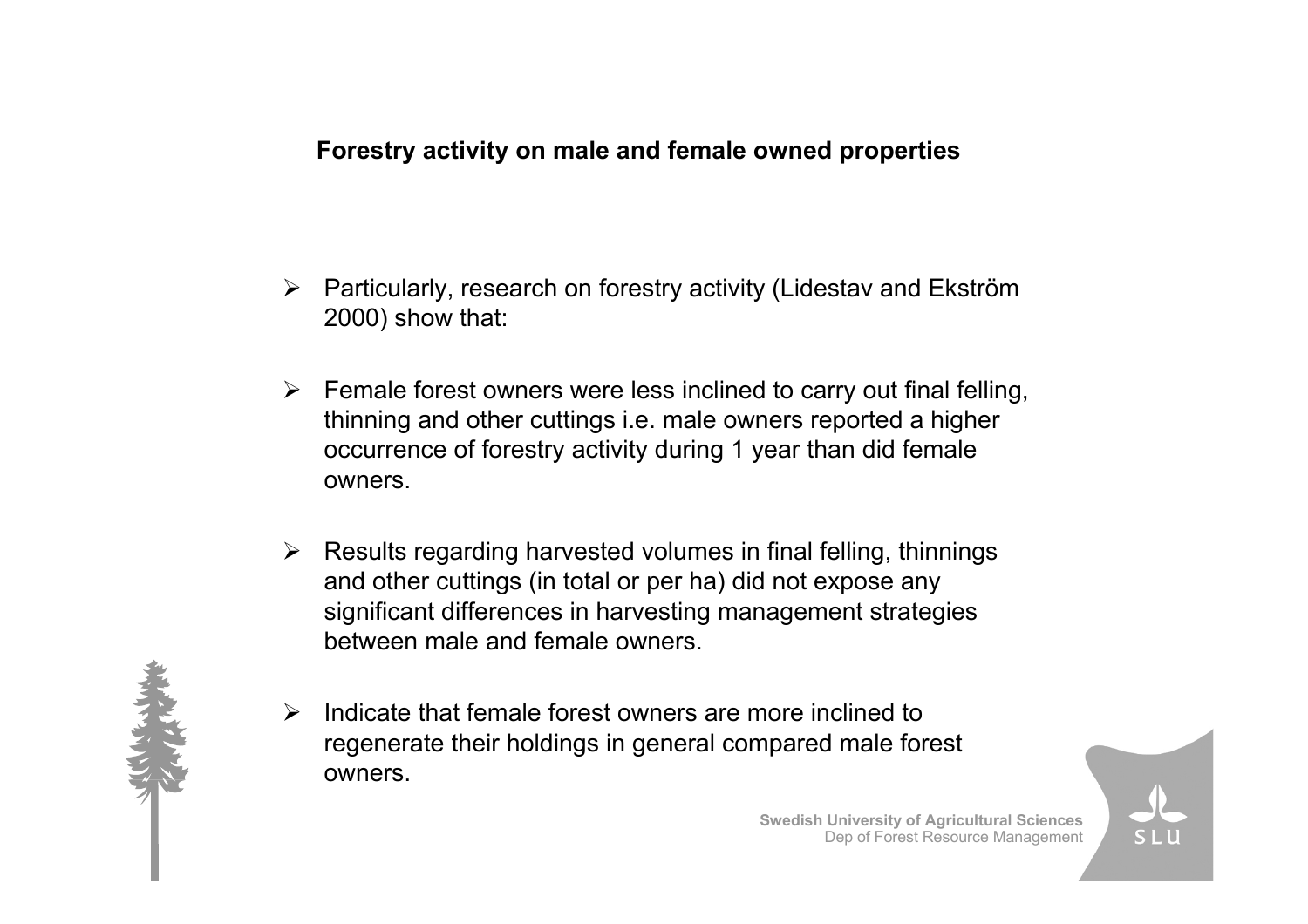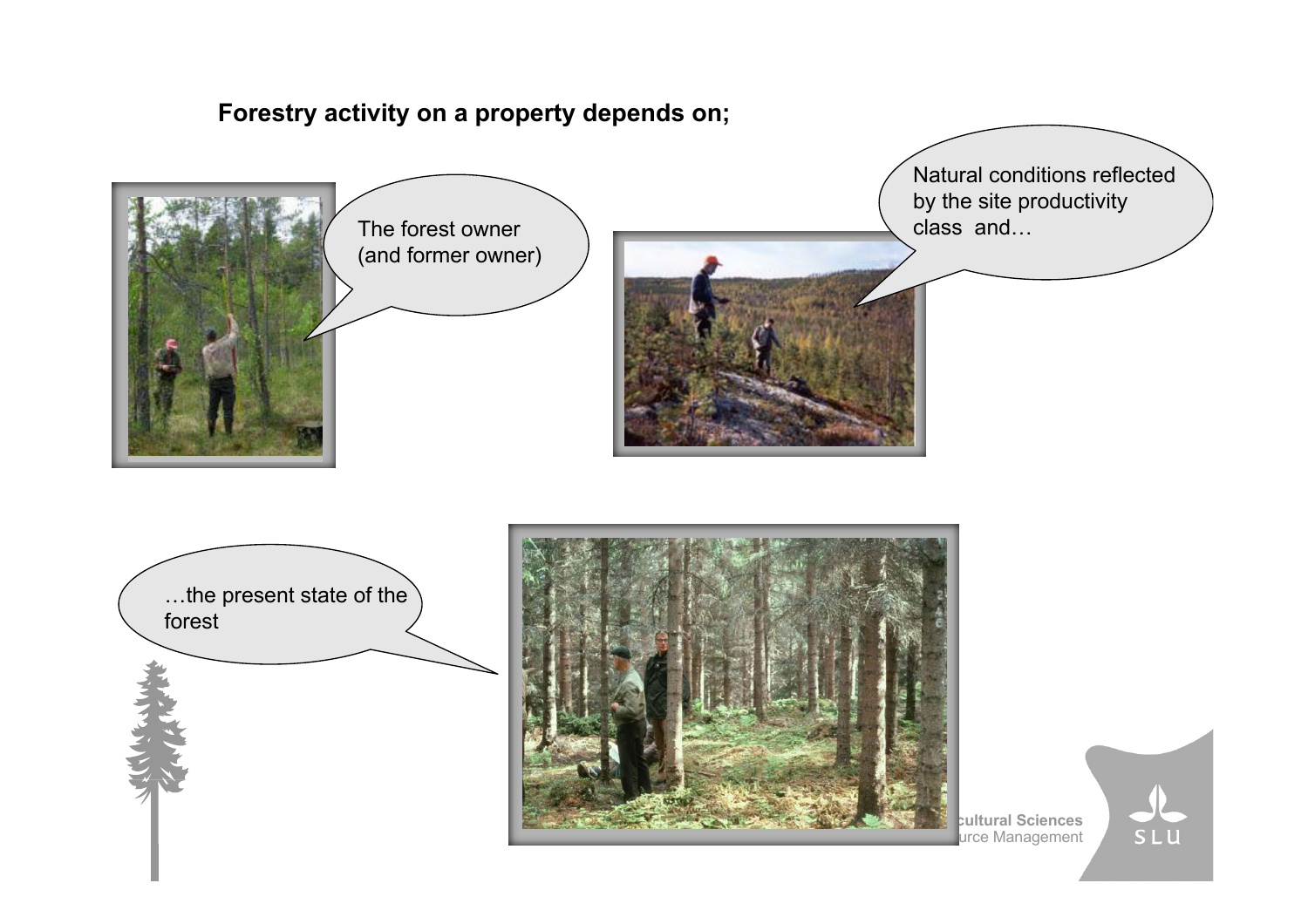# **Aim of this study**

## Are there qualitative differences between male and female owned **holdings? More specific are forest properties held by women:**

- $\blacktriangleright$ Less productive as a result of poorer mean site productivity?
- $\blacktriangleright$ Does women have lower standing volume on their properties?
- $\blacktriangleright$  Does female owned properties have less share of the standing volume in older maturity-classes?





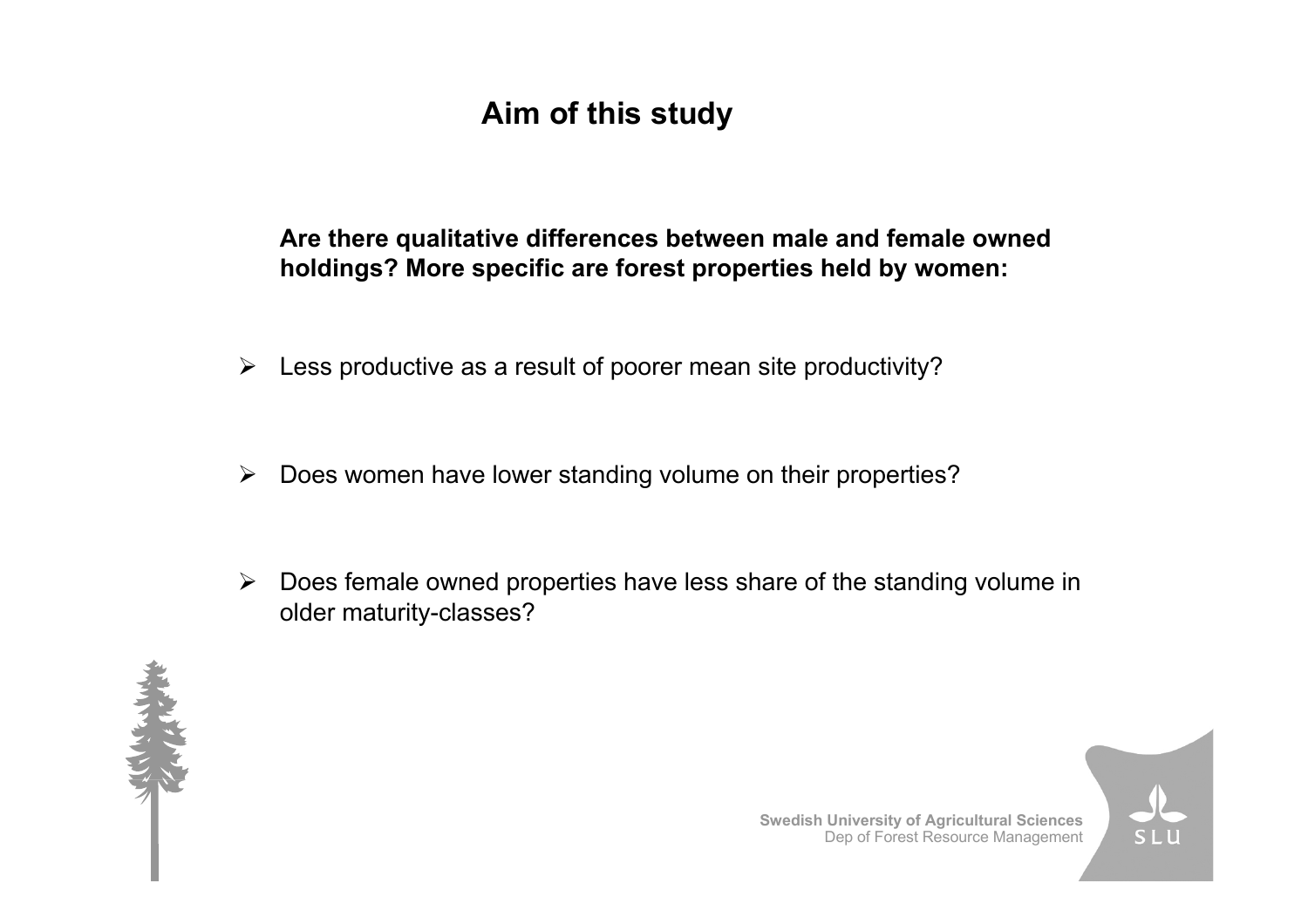# **Material & Method**

- ¾**National Forest inventory data**
- $\blacktriangleright$  **The inventory is performed on permanent and temporary tracts and a solid statistical design assures the quality of the data. Coordinates for the plots are used in order to identify ownership categories.**
- ¾ **For this research we have identified single male and female NIPF owners in order to do a comparative study of female and male forest owners land.**
- ¾ **The plots do not represent the properties, however, the design includes sufficiently large number of tracts, and can be considered as representative for female and male holdings respectively.**

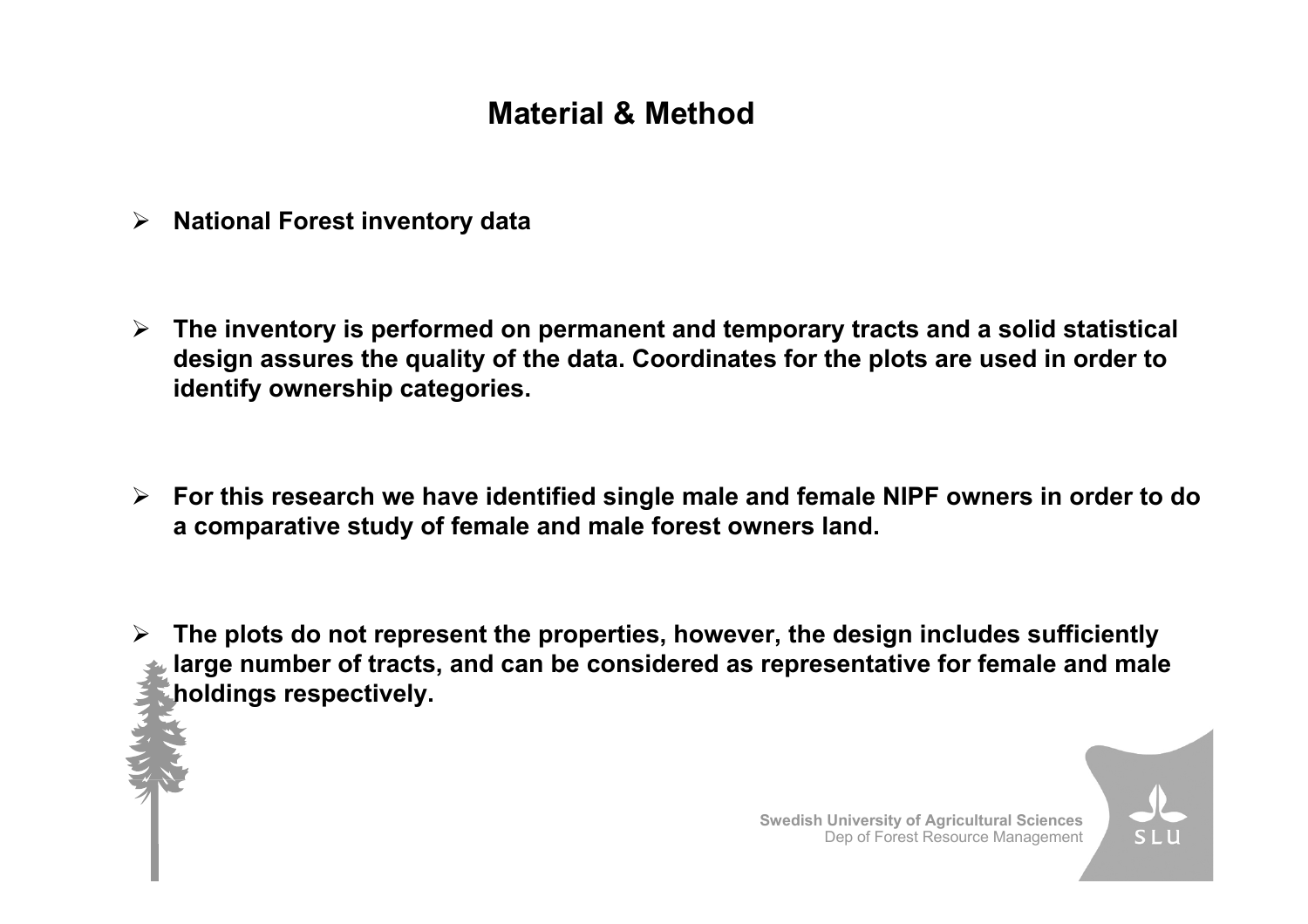## **Mean site productivity**



Dep of Forest Resource Management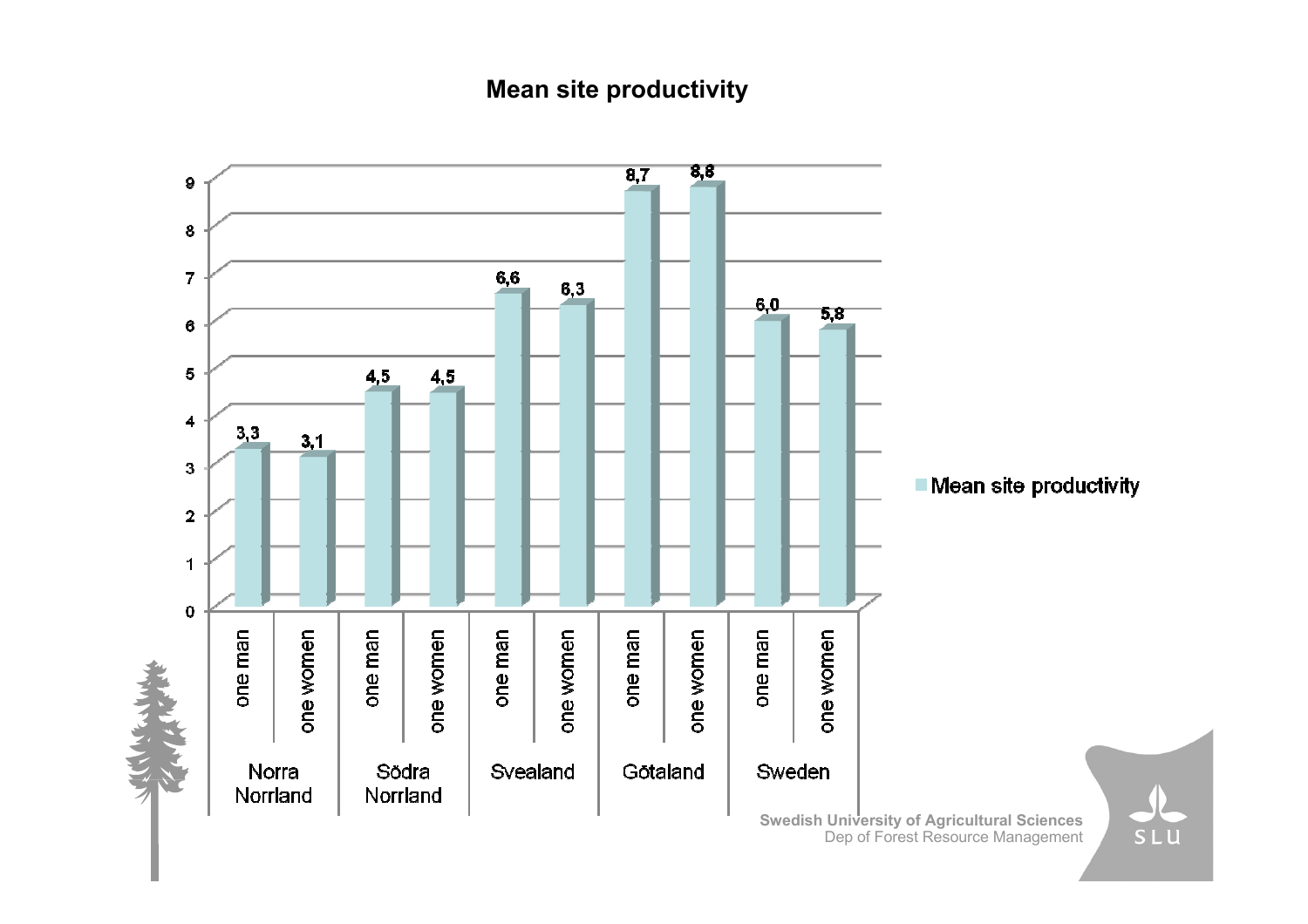## **Standing volume**

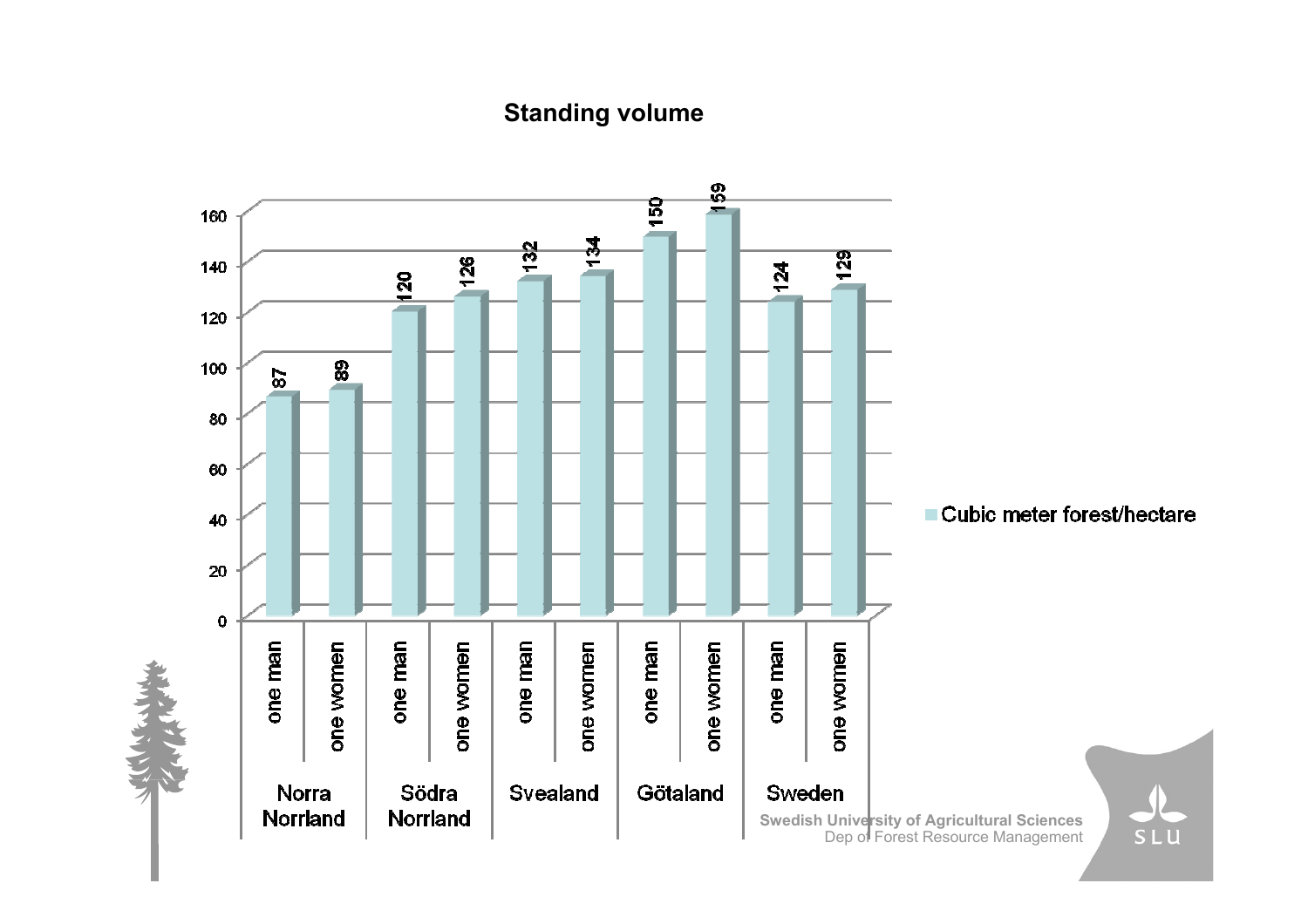### **Maturity-class distribution; percentage, area productive forestland**



**SL**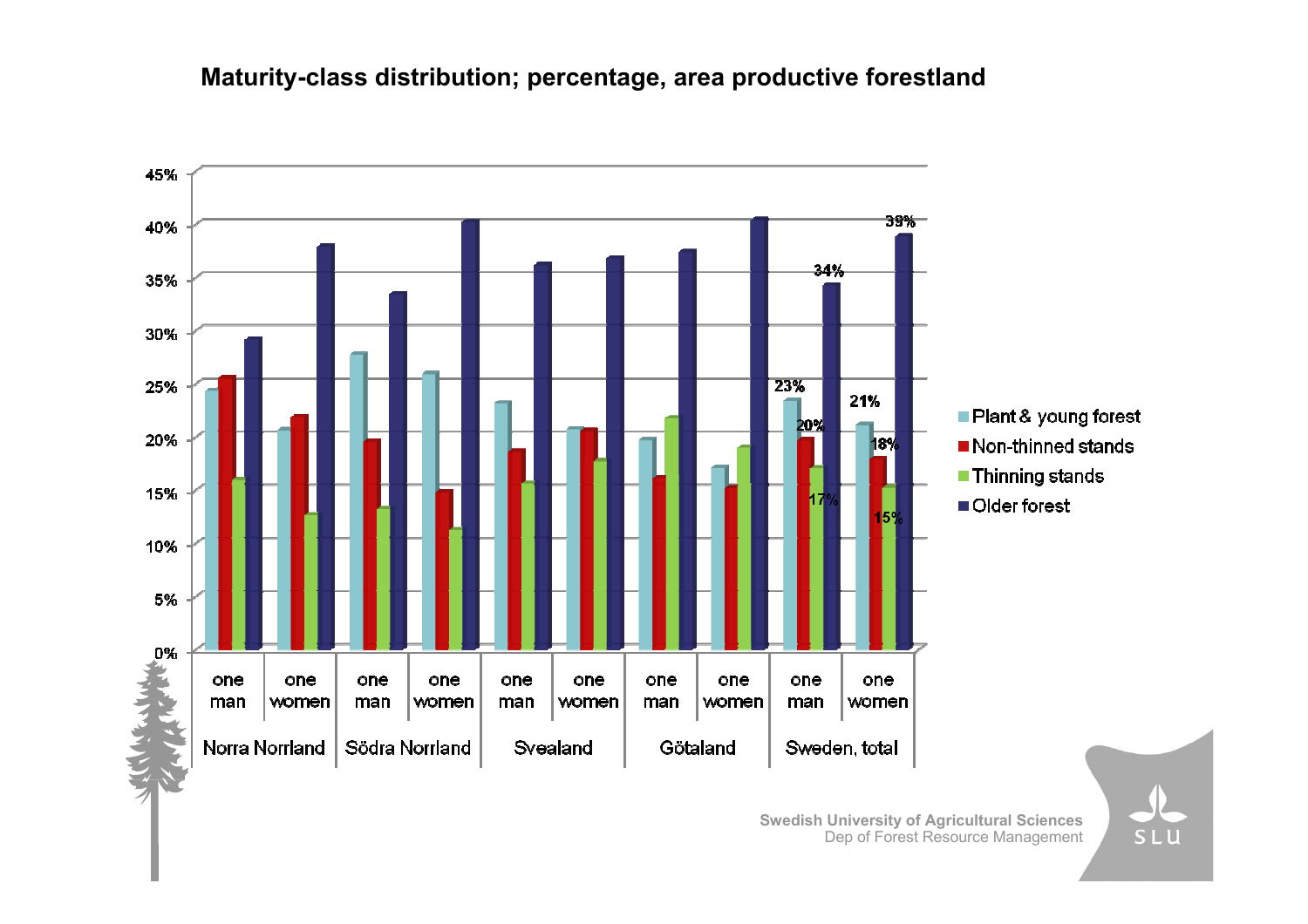## **Preliminary Conclusion**

**The question addressed was whether the answer to the less frequent harvesting activity found on female-owned holdings compared to on male-owned holdings – could be explained by qualitative differences between male and female owners holdings?;**

¾ **Considering presented preliminary results, there are no such indications**

¾ **Results indicate that women tend to have a longer rotation period**

¾ **Conclusion, the differences in harvesting activity between male and female owners has to be found somewhere else than in the forestry-qualities of the holdings**



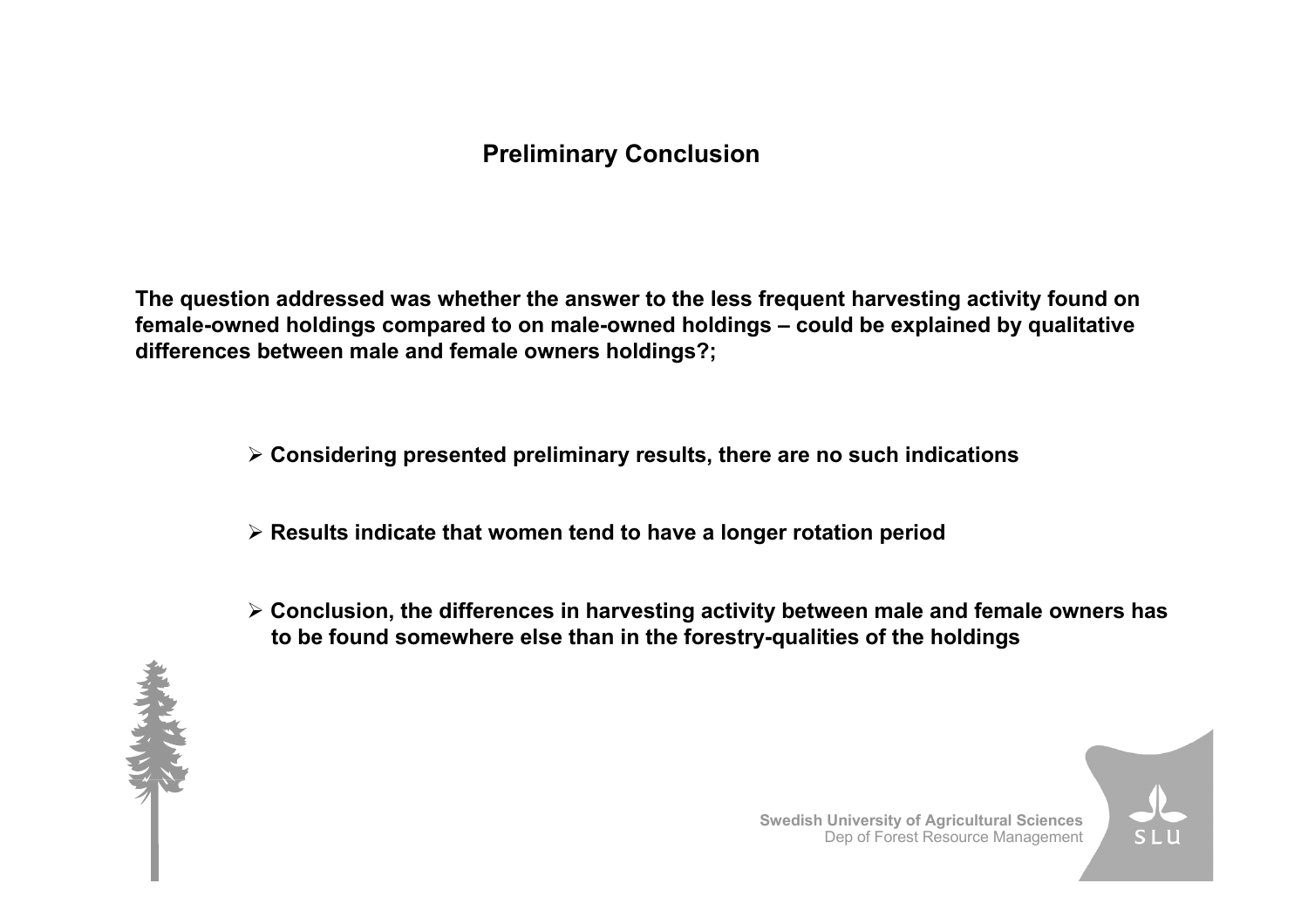### **References**

#### **References**

Acker, J. (1992), 'Gender organizational theory', in A.J. Mills and P. Trancred (eds), *Gender Organisational Analysis, Sage, London, pp. 248-260.*

Brandth, B. & Haugen, M. S. (1998). Breaking into a Masculine Discourse. Women and Farm Forestry. SociologiaRuralis. 38: 427–442.

Colfer,C. (2005). The Equitable Forest – Diversity, community, and Resource Management. RRF Press, Washington.335 pp.

de Facto (2006). *Sweden´s environ mental obje ctives –Bying into the future. A pro gress report from the Swedish environmental objective council. http://www.naturvardsverket.se/bokhandeln/pdf/620-* 1251-7.pdf

Enander, K-G.(2001). *Skogsbrukssätt och skogspolitik 1900 –1950, Rep ort no 54, Department of* Sil viculture, Swedish University of Agricultural Sciences, Umeå. 200 pp. In Swedish with English s ummary.

Follo, G.,Forbord, M., Almås, R., Blekesaune, A., and Rye, J.F. (2006). Den nye skogeieren. Hvordan øke hogsten i Trøndelag? Rapport 1/0 6 Norsk senter for bygdeforskning,

Trondheim. 252 pp.

Government communication 2005/06:126; Strategic Challenges - A Further Elaboration of the

Swedish Str ategy for Sustainable Development. Ministry of Sustainable Development.

http://www.sweden.gov.se/content/1/c6/07/01/83/1a9ae133.p df

Governmental Bill (2005/06:155). Power to Shape Society and Your Life – Towards Ne wGender Equ ality Policy Objectives. http://www.wo meninlocalcouncils.org.uk/filestore/ documents/New\_objectives-Sweden.pdf

Holmgren, L., (2006). " Gender Persp ective on NIPF Management - Do Female Forest Owners Need Less Money than Male Forest Owners?" *Gender and Forestry International Seminar Proceeding/IUF RO 6.08.01 Gender Research in Forestry Workshop. To be* announced.

Hirdman, Y. (1993), Gen ussystemet – reflektioner kring kvinnors sociala underordning. In C.Eriksson (ed.), *Genus i historisk forskning. Lund, Studetlitteratur. pp.14 6-161*

**Swedish University of Agricultural Sciences** Dep of Forest Resource Management Lidestav, G. (1998). Women as Non-industrial Private Forest Landowners in Sweden. Scan. J. For. Inkomstskattelag 1999:1229, The Income Tax Act Res. 13:66-73.